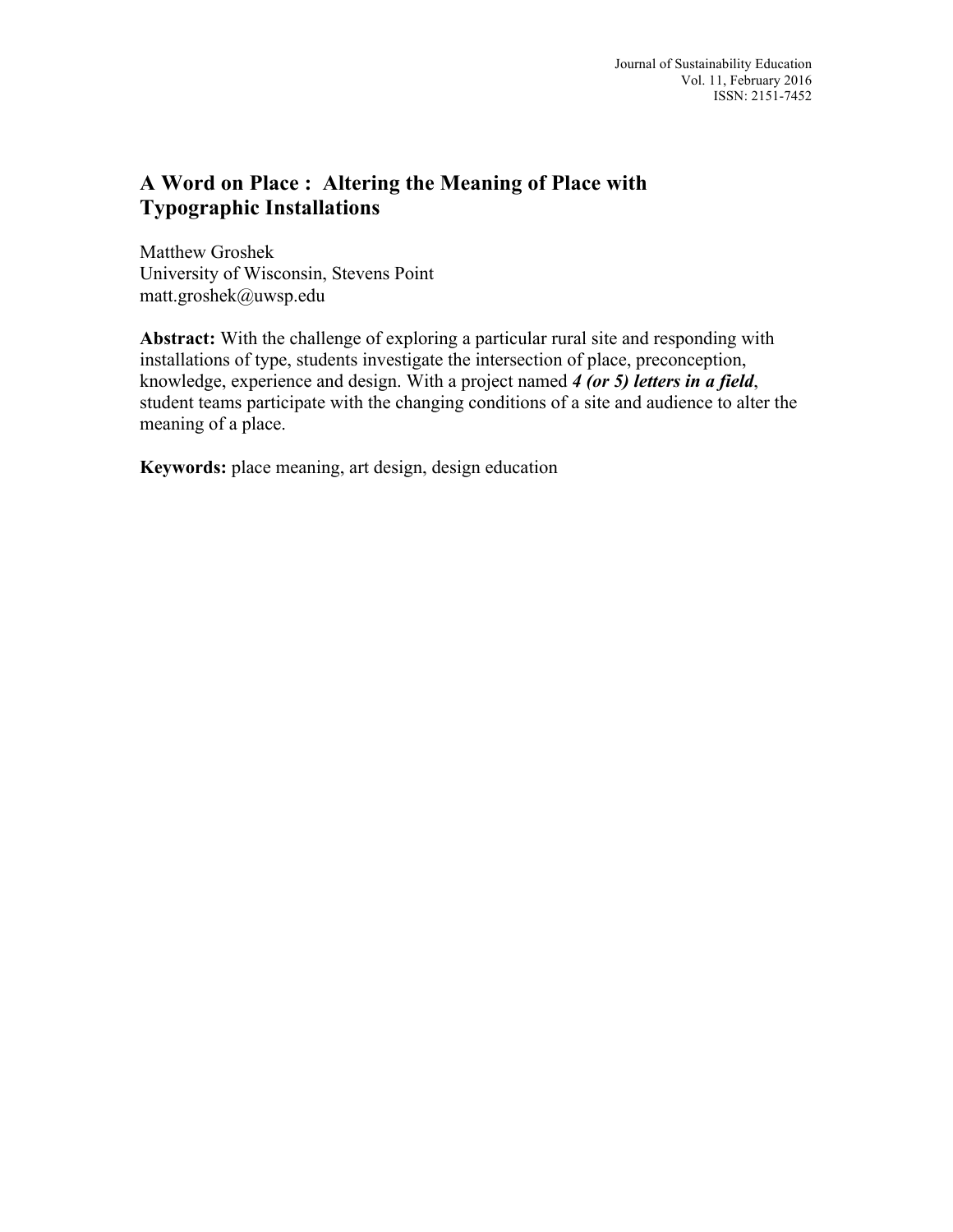## **A Word on Place : Altering the Meaning of Place with Typographic Installations**

#### **The site.**

The site of this exploration is a small—only about 5 acres—hayfield that lies just east of my home. The field itself is a hayfield, with a mix of timothy, alfalfa, much and varied clovers and emerging forbs as well as encroaching goldenrod, purple asters, bindweed and blue flag iris.

Bounding the eastern edge of my property line, it provides a clear view to the heavy stand of reed canary grass that sits with its roots in water-logged land that slopes to spring fed mudflats to the north. A tall stand of old black-locust trees makes for a visual barrier across our fence line, with those trees ringing an old farmer-dug pond that is slowly filling with deepening muck.

To the north of this strip of field is a small woodlot holding aging poplars, silver maples, some box elder, old apple trees, and underbrush of sumac, raspberry brambles, currants, milkweed, willows and other wild plants. This woodlot edge is always oscillating, trying hard to expand into the open field, with sumac and brambles and poplars all vying for sunlight and open ground. Wild grapes and Virginia Creeper vines extent high into the tree canopy, using the framework of sumac to start a climb which in some cases reach the height of mature maples and poplar trees, easily reaching 50 feet or more.

The western boundary transitions into our household space, where a septic mound system is in place, beehives are nestled into a wild-growing tangle of young maples, more currants, a remnant raspberry patch, box elder, red-twig dogwood, milkweed, dogbane and ferns. Elderberries grow on the mound, and goldenrod, asters, trefoil and red and white clovers are profuse. Docks have begun to populate some of the uncut grassy areas, and other forbs have also started to appear.

The south edge is bounded by county road PP. It carries traffic to the homes and places there, as well as leading across a county line and onward to other resources of the area; a creek and river, a small college town, an old rock quarry, a man who studies raptors, a farm where I purchase straw bales, a local bar, my brother's house, and other sites of community.

From the field to this road is a tended ditch. Always a point of contentious boundary, it grows an assortment or wildflowers and fast-growing shrubs. It is mowed heavily by the county; at times to excess (it seems to me). It clearly wants to be a hedgerow, and tries hard to make a rush for that each spring and summer season. Dogbane has started encroaching as a hardier shrub defense, and now extends from the west into the field a short way.

This is the stage. I haven't mentioned the weather this place holds, the changing atmospheric moments that bring light and temperature and wind and wet air together for striking and somber and brilliant moments of opaque fog, dark cloudbanks of hailstorms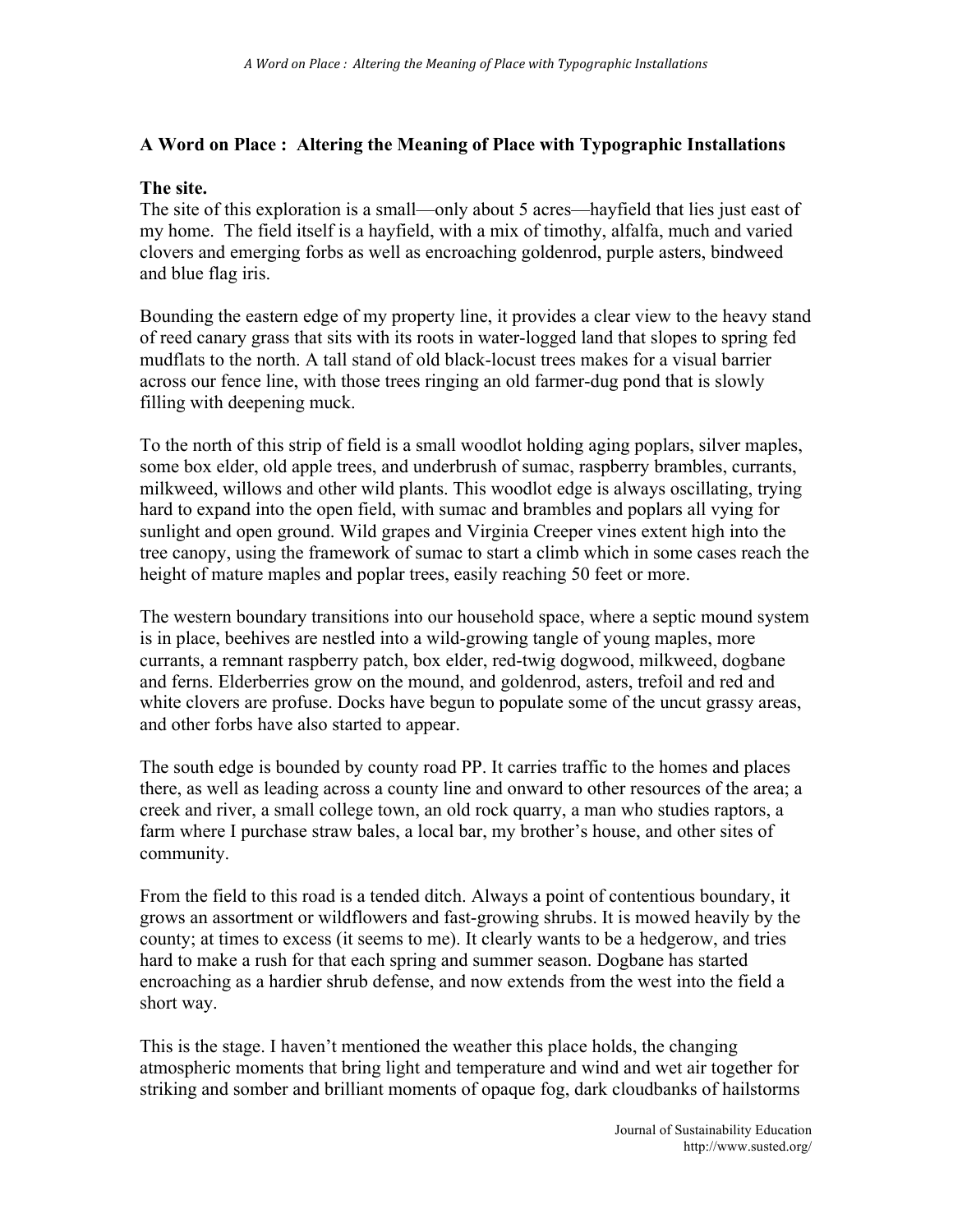summering, and wet-shoe nights of heavy dew and clear skies of stars and cell-tower beacons to the east and west of our property.

I could go on, but then it is so full it cannot be all told.

And perhaps therein is the conundrum. Place requires/requests an attention to all it has to offer; its dead animals and nocturnal plays that go on without an interlocutor, its perpetual cooling and warming cycles tied to the year, its eyeful of aurora dependent on distant space weather. Other conditions are hidden in time, geology and human interactions —all of these further shaping a knowing of place. A deep knowledge that includes wild apples and neighbors' land management attitudes as well as water use and drainage, soil conditions and types, human histories of progress and desire. Shifting cultural ideas of pollution and agricultural practice. All of these conditions further framed in nested relationships from hyper-local to global weather and economic conditions.

Again, this is the stage.

### **The process (exploration).**

As part of an Environmental / Experiential Graphic Design course (EGD), the assignment asked student teams to carefully examine a site and respond to it with a specific typographic installation limited to 4 or 5 letters / letterforms. The assignment was named " 4 (or 5) letters in a field". Early on students examined methods of understanding place both through indirect experience (existing recorded information) and specific experiential knowledge. This assignment was meant to explore both methods of knowing a place that is unknown and to respond to a site with a graphic response. Once this "research" was completed, students were then tasked with creating a graphic solution that would then elicit some resonating response from someone viewing / experiencing this work.

This effort of creating meaning from a site is not new or unusual in any way. Long a tenant of Environmental Art; it is often manifest in site specific earthworks and installations in place that reflect or enhance a specific location, or bring attention to a cultural condition or event of said place.

Early on, students did not know that I was a steward of this landscape and lived on property that adjoined the field, or that I had also grown up there, moved away and then returned in the last few years.

#### **Site visit.**

I should admit now to having preconceived ideas of how this work might take place and even what might come from this exploration, at least as far as what knowledge might be tapped into and a sense of what the resulting work might come to look like.

The site visit began changing my preconceptions almost immediately.

Students were asked to form teams as a method in which to broaden potential solutions, as well as a way in which to allow a deeper research practice to take place. I gave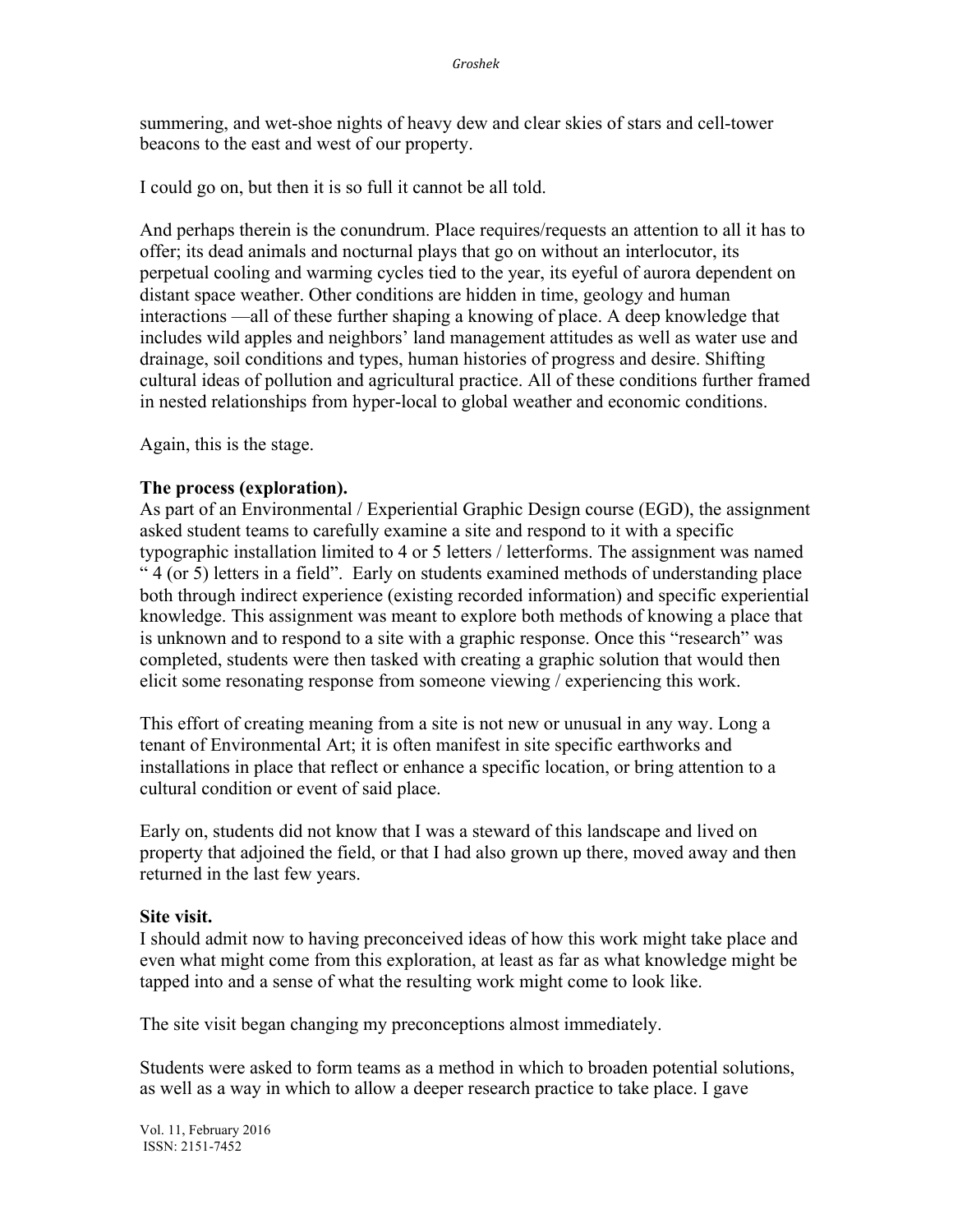students an address, and then asked them to meet me at the site to examine it. I did not specify tools for this assessment, although as a group we did come up with ways and means to assess a site when on location. This list included a measuring wheel (or surveyor's wheel), a tape measure, the camera, and digging tools. It also included resources to identify plant and animals.

While I had made it clear that the site was wet, and that there would be insects, tall grasses and other conditions to be aware of, once on site I was reminded that the sun was hot, the ground wet, and that inadequate clothing and shoes had been worn. With student teams walking across the landscape, I was aware that many were intently examining the plants and general condition of the landscape, with some people eagerly crouching to examine plants, collecting some samples and largely using their phones to make photographs and record voice memos. Some video material was collected and a "walking/driving through" of the viewing path was made. When I asked about plant identification on-site, several teams told me that were simply making photographs of specimens that they would then "google" when back at their studios to identify plants. This immediate disconnect with the site surprised me, as did the relatively short period that students spent on-site. A general discomfort with the place was evident, and this was reinforced when I offered some apples from my adjoining trees to them.

While not perfect, they are certainly edible. Some people simply took them, polished them a bit and then ate them while remarking about their good flavor, others examined them carefully for blemish, looking for and selecting the most "perfect". Some, encountering a blemish, ate a bit and then discarded them.

I also offered my own experience of living on the site as a research resource, no one team asked to formally interview me. While I was often asked for anecdotal information, this seemed to be more of an inquiry of correction than a desire to ask someone with a deeper knowledge of place what was perceived as meaningful.

Assumptions were made about the audience that would encounter this work. The course required the creation of a design document that included audience identification. Student teams identified the audience as "aging men…", "50-70 year old men in pickup trucks…" " slowly driving elderly rural people…" These responses came from the short observational period of the initial (and from what I could tell only), site visit.

This brevity of understanding of the site surprised me. The potential to know a (new) place was unexpected, even though the site was within 20 minutes of the campus and easily accessible throughout the period of the assigned work —two and a half weeks.

The dependence on off-site and virtual research also struck me. No one asked to revisit the site. No one asked to camp there, to come at odd hours to see how the site changed. No one made a request for (personal) historical images of the site, or visited the County courthouse for records. Nearly all research was completed through on-line research; even though the designers were encouraged to return to the site for short or extended visits.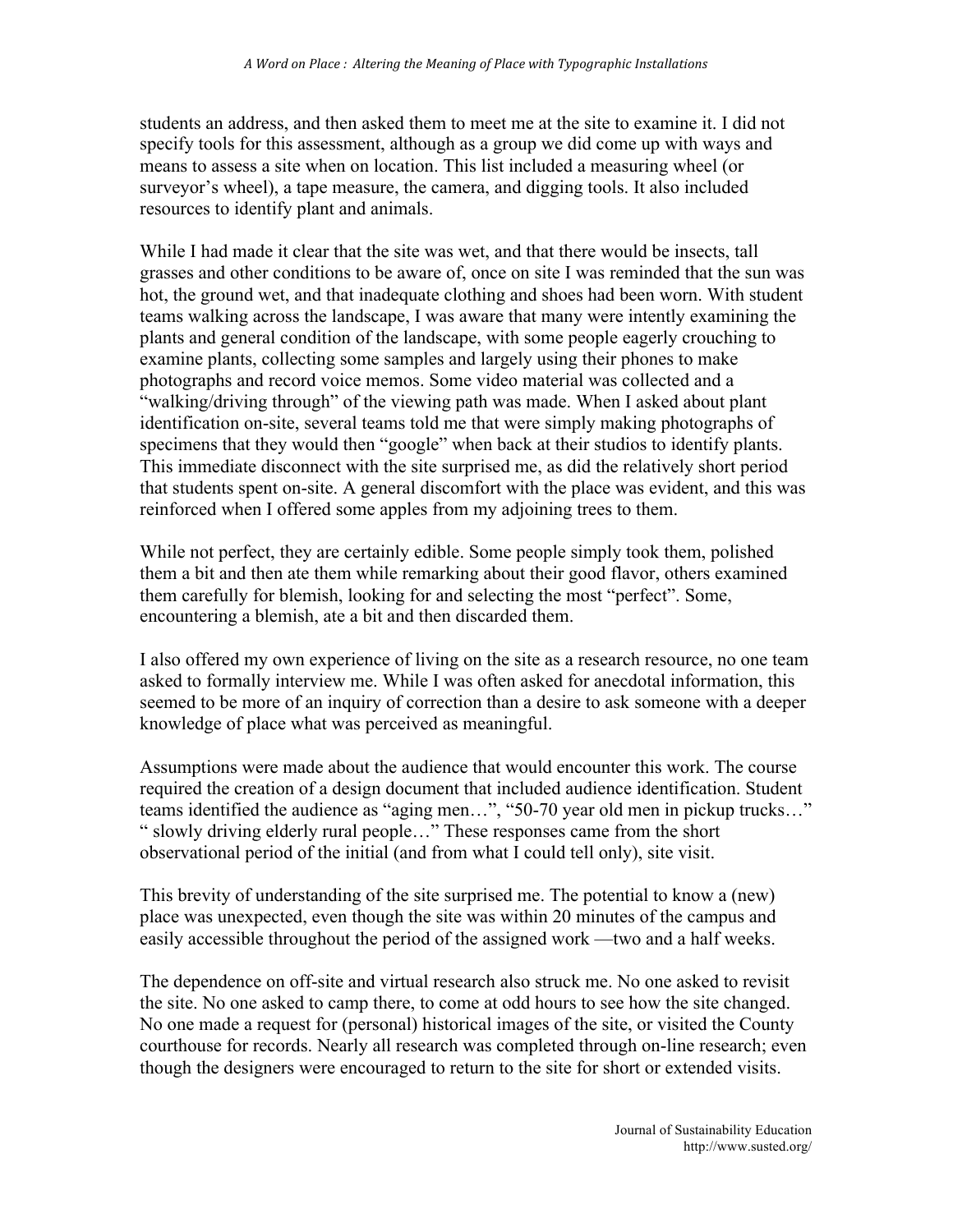#### **The process (creation).**

In spite of what I perceived as a less-than-engaged process, I was stunned at the thoughtful nature and power of the design solutions. The opportunity to create a largescale installation in a public space was exciting for most of the students. The idea that something would exist in a place of public viewing for upwards of two weeks clearly intrigued them. The making of this work with simple recyclable materials was also interesting to them. As Graphic Design students they often find themselves spending a disproportionate amount of time "making" on-screen versus an extended time constructing a physical object. This clearly gave them pleasure and different working process they enjoyed. Teams worked hard to conceptualize an approach (a reasoning for the design), visualizing it with drawings and constructed virtual placement of the design within photographs of the site, and generating some prototyping to test the visibility of the design solution and the construction of the work itself.

A design proposal was completed and reviewed, an installation schedule was generated, and pieces were completed within 3 weeks. 7 installations were scheduled, with an installation process reviewed and demonstrated. Work was to be installed by teams with my assistance. The resulting work follows.

• Install one – *Hush* – team Allison Witte + Amy Greenwald

Meant to respond to the changing leaf colors of the season, and the movement of wind through the trees. *Hush* was a dramatic introduction for the project as a whole. When resulting movement of carefully cut fringe and the implied movement of the italic letterforms juxtaposed with the message made for a compelling piece.

• Install two – deer/sumac – team Rachael Kwaitkowski + Christie Moore

More subtle in concept and presence, deer/sumac presented a common silhouette on the site. Deer frequent the field and often cross the road near the point of installation. The somewhat camouflaged color required a more thoughtful "reading" by viewers, with the word "sumac" positioned within the form of a deer.

• Install three  $-$  HEY! – team Shannon Lecher  $+$  Alex Gillis

A desire to inject humour into the site was evidenced by this teams solution. Identifying a common salutation in the region, this installation also played on the fact of the double entendre and the site itself (hayfield). Constructed of a hay-filled wire form, this compounded meaning; while potentially heavy-handed, communicated a reminder of place as a site of both human agricultural practice and social interaction.

• Install four – hope – team Heather Reilly + Aimee VanWychen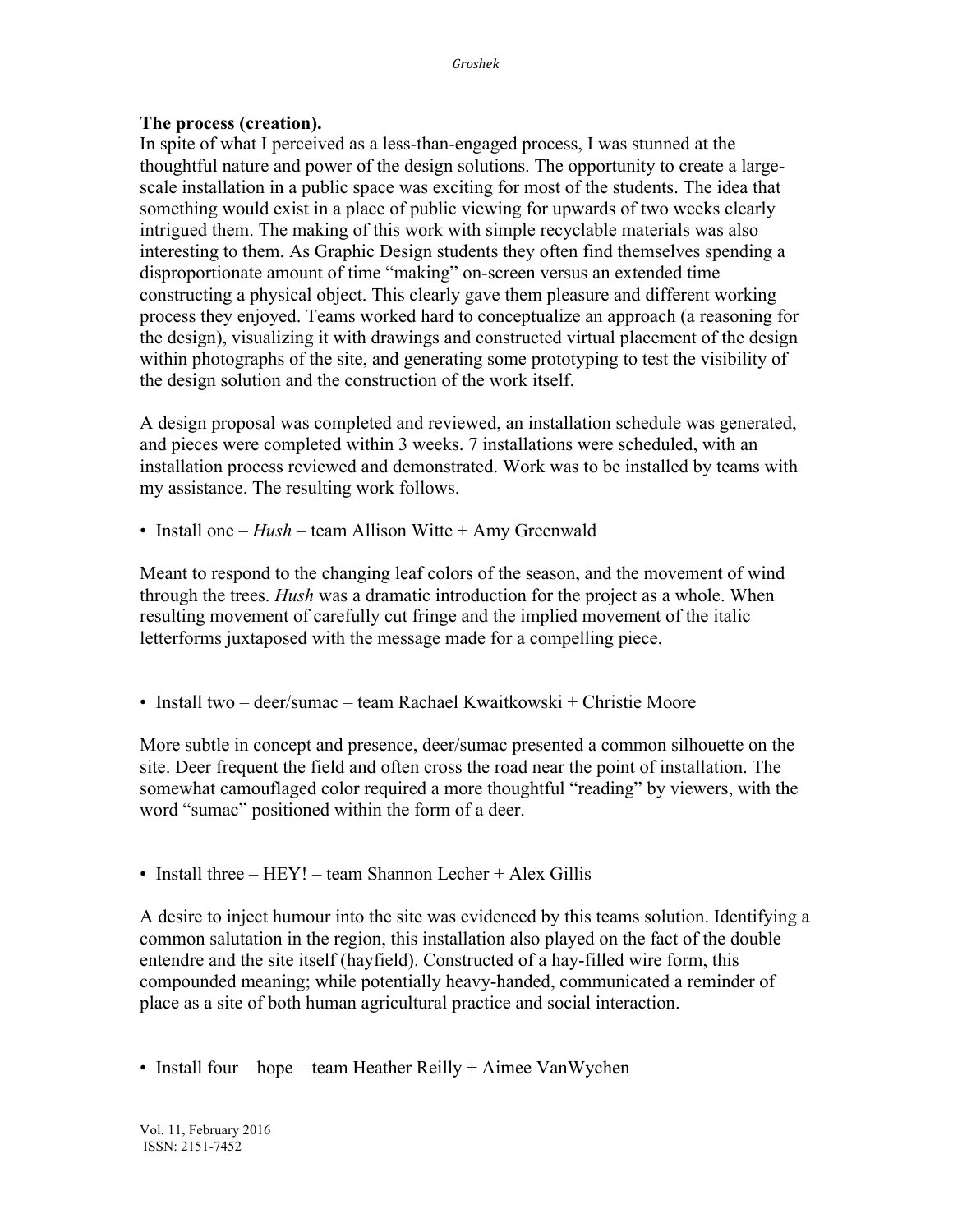Interested in the space at the east end of the site, a more poetic approach was undertaken by this team. Largely overgrown with Reed Canary grass —an invasive plant species this very wet area was meant to connect meaning with the potential that more natural spaces have. The idea of hope as a projection of thoughtful projection was asked of the viewer.

# • Install five – COLLECT – team Nathaniel Weeden + Elizabeth Lied

Struck by the disconnect between what is considered a pastoral space of neatly controlled natural spaces and the obvious disregard for them by the continued disposal of trash along the roadside adjoining the site, this team decided to call attention to this by constructing COLLECT. At the same time, the idea of collecting as a practice of knowing place was also made visible. From some distance this piece seemed innocuous and merely about a colorful configuration of materials. Once near it the understanding that it consisted of trash was striking. Once passed the piece could also be viewed in the rear view mirror as right-reading. Although receeding it reminded the viewer with its persistent message.

• Install six – *SOUL* – team Rachel Montoya + Derek Steger

Once again the space of transition between the more "wild" part of the site and the more cultivated was chosen. Reminding viewers that sites also contain a largely unseen component, this piece also played with the idea of the spirit of a place as being both elusive and also part of a cultural collective. Choosing a typeface that evoked the 1960s, they also chose to coat the letterforms with a phosphorescent paint. Once exposed to sunlight the text glowed a faint and pale blue-green through several hours of darkness. While hard to see when looked at directly, it revealed itself with averted vision —a phantom apparition in a wild place.

• Install seven – decay – team Michelle Hilger + Paul Barker

One of the few pieces that used time as a viewing element, decay was constructed of degradable materials that were meant to break down with the elements. Installed last and meant to be in place for a longer period of time it was also designed to blend into the darkening area of trees and brush. Installed in late fall it seemed almost invisible at times, but by this time the audience had been primed to look for a new installation once the previous one had disappeared.

# **The process (response).**

In asking students to respond to place, I considered the layering of experience in such places and what it means to connect with them briefly. However, I did not anticipate the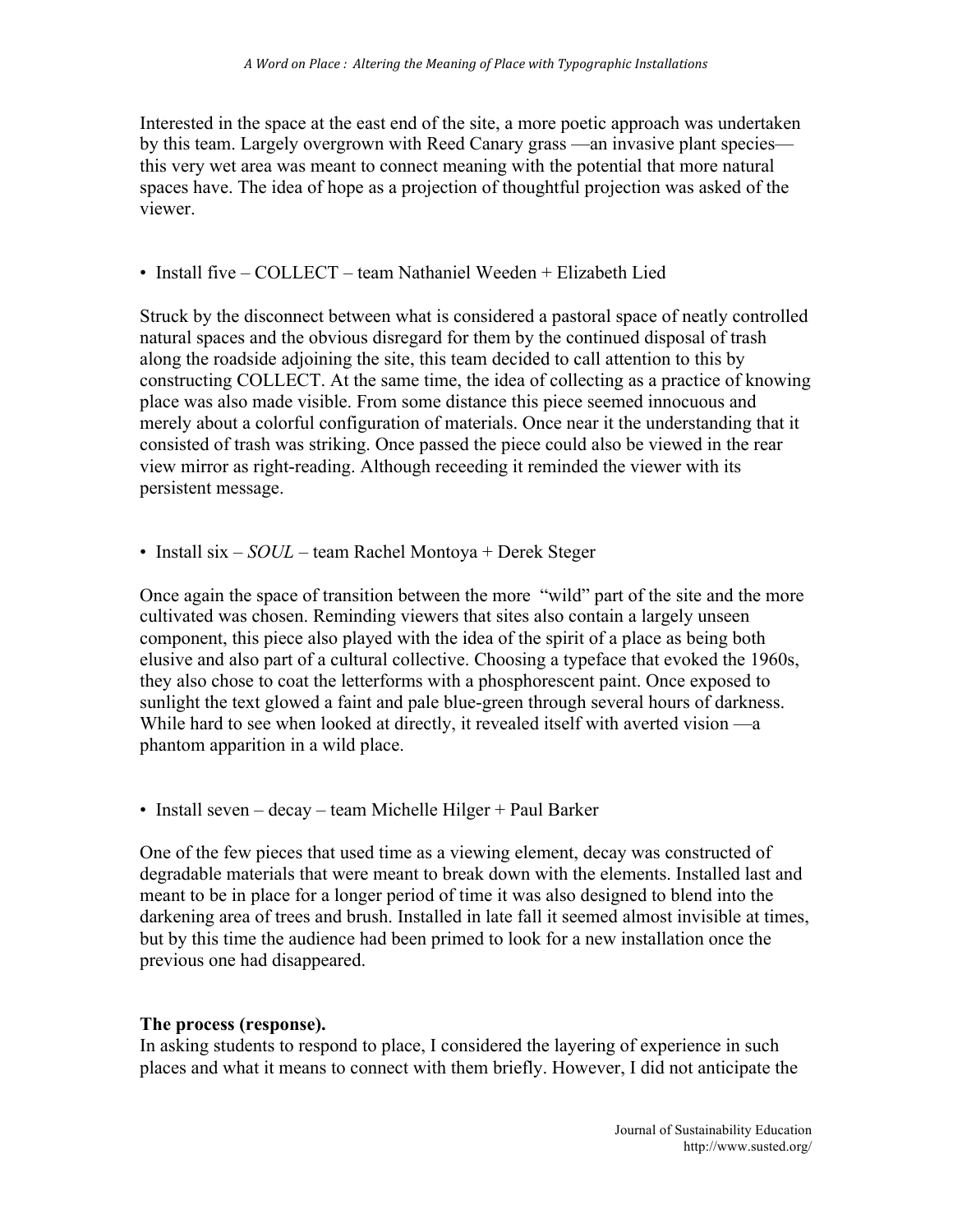response to these messages in-place that would come from the people that live there and drive past the property with regularity.

The injection of text on the landscape was profound. The response was almost immediate with a nearby neighbor driving over to speak with me about what was going on in the field. The most often asked (and first) question was ; what does it mean? My response was most often "what do you think it means?" Obviously this lead to a more complex conversation about meaning, higher education, territories of place, and relationships that come from text being encoded onto a landscape. Clearly the viewers thought this was an attempt to communicate something. Large and difficult to ignore, the voice of the text was thought to come from me, and not from others who were linking place with content.

This often led to some challenging conversations. One neighbor was concerned that these messages were somehow connected to him. The thought was that rather than speak with him frankly (which we often do), I was sending a more complex —and public communication to him. Even though the field of inquiry (literally) was a landscape, the stronger communication was that it was my property, and the text was more strongly linked to myself as the landowner.

This occurred repeatedly, as people stopped by to find out what was going on. It even became a conversation at one local bar, owned by a previous neighbor of mine. His conversation with me when I was having dinner there was about a frustration about what the work was about. Many people had asked him about it, and he had done his best to imagine what I was doing. When I explained this more carefully, he strongly suggested I put in place a sign that would explain the work, so that there was not any confusion about what was going on. I asked him why and he was clear that many theories existed. The frustration of not-knowing was clear. I asked him about his placement of used equipment and tools on his (adjoining) property, and if he felt it necessary to place a sign there to let people know what he was doing. He responded that this was different; that the meaning was clearer and within a convention of the perceptions of what rural is about.

This became the crux of the work. The idea that a landscape and or place holds unseen and unspoken messages is an accepted one — it is a hayfield, personal property, a place that changes seasonally, a neglected landscape ( a reflection on the owner's capacity to manage a landscape), or a pastoral space that offers a changing view of a "natural landscape. In this it allows a reading that is dependent on the investment in place *that the viewers have.* It does not matter so much what the landscape has to say, and in fact we can't be sure of what voice it would use to communicate this to us without some special reading capacity that we would need to have.

Indeed being linked to place allows a person a capacity to "know" a place in many ways, often without having this knowing linked to text at all. Text most definitely changes a place. Although obvious, it was especially evident with this work. It reminds us that place is a site of cultural phenomenon as much as it is of the non-human condition that exists there. Humans make sites have meaning. Adding human-built elements to the site changes meaning profoundly, while also revealing the often buried and more layered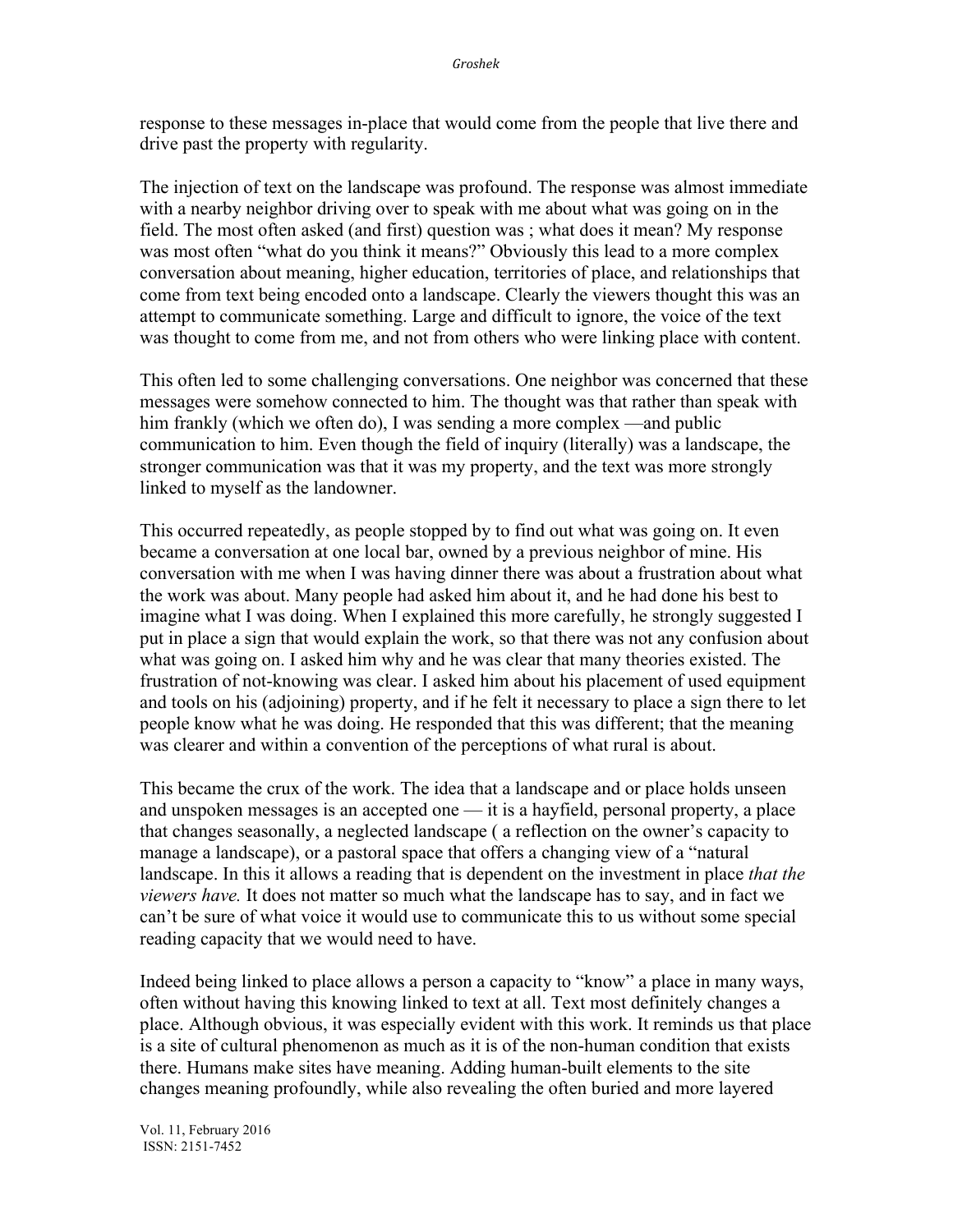meaning that comes with humans occupying those spaces. The conventions of the culture that occupies these spaces play out in making meaning of them. While often broad in their effect, they can also be uniquely specific to a location.

One interesting response came from a person that I had known years ago growing up in this area. One day while walking a gravel road nearby, I watched a truck pass me, with the driver waving. I didn't have time to see who it was, but responded with a wave back. I watched as the driver headed away and over a hill. I saw the truck return, slowly approaching me, and then stopping. The driver —who I knew—said hello and asked me about the "words in my field". He mentioned the bar discussion and one of the theories they had discussed; this being about me having a disagreement with my neighbor and passing insults to him. We talked about the works and he asked if this would continue (decay had just been installed). When I said no he said how he would miss this interjection of text. He then told me how much he looked forward to seeing them each morning as he took his coffee into his truck and drove to work. He said that seeing what new word might be there was of interest to him, that it made him "think about what those particular words meant" to that place, that day. Finally, he remarked that this often "made his day".

#### **End.**

So what then, did this work do to examine meaning in relation to place? It is difficult to say how deeply the designers themselves made meaning of this place. Student design teams did connect with place in many ways. I had expected that this would encourage a more meaningful appreciation of this site specifically, and to all places more specifically. It is hard to measure if this is so. While the work was beautiful and brilliant, it was also more about the designer/ design team than it is about the place. Clearly a dialogue existed as the works communicate some meaning of the site to viewers. At their best these works tapped into some common idea of the site.

One test for this is to imagine these pieces in a different place, in my asking I suggested what a colleague had thought meaningful; an urban space. When asked about this, the students responded that they thought they would be ignored as those spaces already hold an overwhelming multitude of messages to consider. The blankness of the field and the restraint of the assignment (4 or 5 letters), made for a very carefully chosen and thoughtful message. The conditions of the landscape also become a strong consideration. Figure ground relationships came into play, as the "figure" (the text and word chosen, the formal considerations of color and materials), had to be linked to a relationship of the "ground" — the field itself and all its elements of color and light and material and position and darkness and daylight and plants and animals and weather and people and ideas of rural and vehicles driving and ideas of time, history and ownership.

This I imagine is how we make meaning of places. We construct both simple and elaborate cultural communications about them when we can. We also find ourselves deeply connected to places outside of what we know as cultural conventions, often leaving us with a loss for words. Experiencing these spaces as we walk and work them,